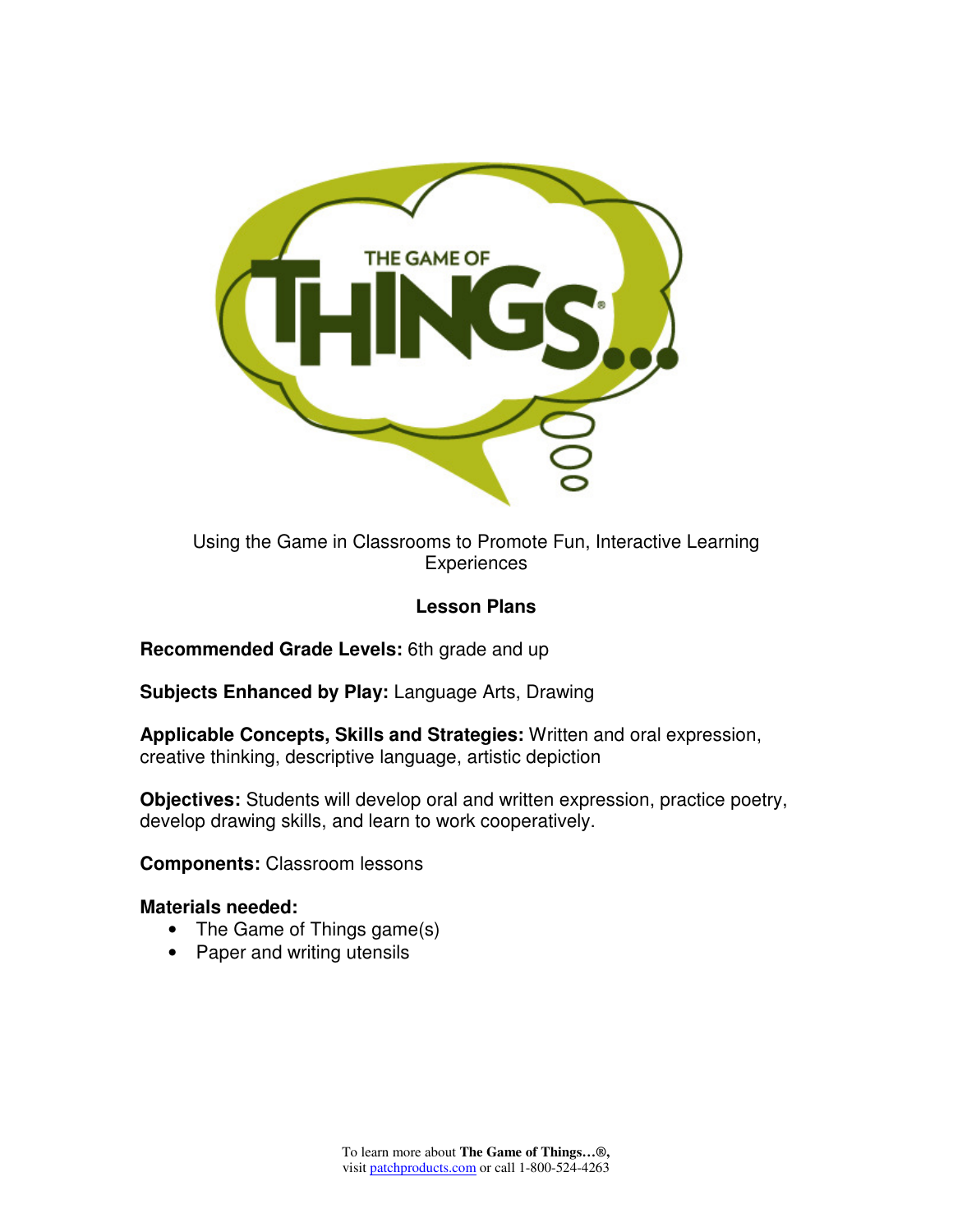# **Warm up:**

Familiarize students with the game play by reading cards aloud to the class. Students can simply shout out answers, or can raise hands to give answers. Talk about how there are no black-and-white, right/wrong answers to the subjects on the cards. Talk about how some answers may be obvious or logical, while other answers could be creative and out-of-the box.

# **Activities:**

1. Break the Ice and Get the Juices Flowin'

Ask for five volunteers or choose five students to come to the front of the class. Read a topic card aloud to the class and have each of the five students in front fill out a response. Collect the responses and read them aloud to the class. Ask the class to try and match the responses with the students who wrote them. When a student makes a match, they come to the front of the class to replace that student whose response they matched to them. Continue playing a set number of rounds or just enough to fill a certain amount of time.

## 2. Different is Good

Break students off into small groups, or have them play individually. Each group or student should have a piece of paper and writing utensil. Choose a card from the game and read it aloud. Ask students to come up with three answers to the subject given. Their goal is to write down answers that they think the other groups/students will not. For example, for the card "Things…you wish grew on trees," students wouldn't want to answer "money" since that's obvious and others may answer with that. They want to think outside of the box, be creative, while still answering the question. Give them a set amount of time, and once that is done, ask each group/student to give their answers and write them on the board in front of the class. Any group or student with a unique answer gets points. You can play multiple "rounds" and come up with a fun prize or reward for the winner(s).

#### 3. A Poet and You Know It

Discuss poetry with the class, reminding them of the different types of poetry and rhyming. Each student (or break them into pairs) should have a piece of paper and writing utensil. Read a card from the game in front of the class. Ask the students to think of an answer to the card, but instead of just giving the answer, ask them to write a short poem or stanza about it. You can give them a specific style, depending on what they have learned so far, or let them decide on their own. It can just be two rhyming lines, a haiku, etc. Ask students to read the poems aloud and discuss them. Is it obvious what their answer was? Talk about the poetry styles used.